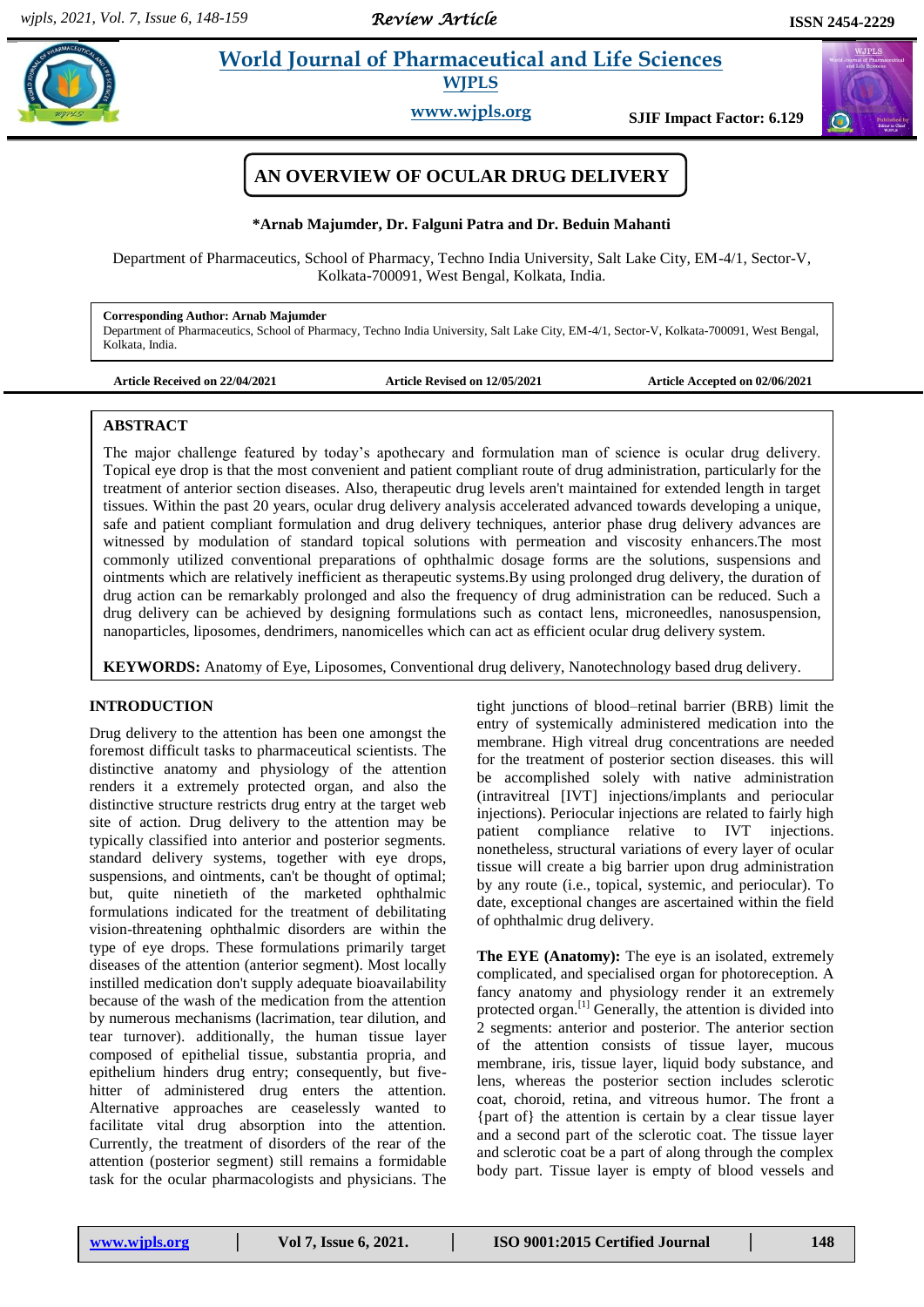receives nourishment and atomic number 8 offers from the liquid body substance and tear film, whereas the tissue layer outer boundary receives nourishment from the limbal capillaries. The human tissue layer measures around twelve millimeters in diameter and 520 μm in thickness. It's composed of six layers: the Epithelium, Bowman's membrane, stroma,Dua'slayer, Descemet's membrane, and epithelium.[2]

• **Epithelium:** The tissue layer animal tissue may be a stratified, squamous, nonkeratinized layer around fifty fifty in thickness. It is AN outer protecting barrier comprising 5 to 6 cell layers, as well as 2 to 3 layers of planate superficial cells, wing cells, and one layer of columnar basal cells separated by a 10- to 20-nm living thing house. Desmosome-attached cells will communicate by gap junctions through that tiny molecules permeate. The superficial somatic cell layers area unit sealed by tight junctions known as zonulae occludent that stop the permeation of compounds with low lipophilicity across the tissue layer. Thus, the tissue layer animal tissue may be a rate-limiting barrier and hinders the permeation of hydrophilic medication and macromolecules.

• **Bowman's membrane:** This one-celled skinny basement layer is created from scleroprotein fibrils. It's not thought-about as a rate-limiting barrier.

• **Stroma:** Constituting regarding ninetieth of the tissue layer, this layer is abundant in hydrous albuminoid. Thanks to its deliquescent nature, the stroma offers minimal or low resistance to diffusion of extremely deliquescent medication.

• Dua's layer: it's a new known, well-defined, acellular, sturdy layer within the pre-Descemet's tissue layer. Its practical role is however to be determined.<sup>[3]</sup>

• **Descemet's membrane:** it's a skinny consistent layer sandwiched between the stroma and also the epithelial tissue.

• **Endothelium:** it's a single-layered squamous animal tissue posterior to the tissue layer surface. The stroma and Descemet's membrane cowl the inner epithelium cells, that contain macula adherents. The epithelium cells don't act as a barrier to permeating molecules because of lack of tight junctions.

Conjunctiva may be a vascularized membrane lining the inner surface of eye- lids and also the anterior surface of sclerotic coat up to the body structure. It facilitates lubrication within the eye by generating mucous secretion and helps with tear film adhesion. It offers less resistance to drug permeation relative to tissue layer. Iris, the foremost anterior portion of the complex body part tract, is that the pigmented portion of the attention consisting of pigmented animal tissue cells and circular muscles (constrictor iridial muscle muscles). The gap within the middle of the iris is named the pupil. The iris muscle and dilator muscles aid in standardisation the pupil size, that regulates the entry of sunshine into the attention. The tissue layer, a doughnut-shaped muscle connected to the iris, is made by ciliary muscles and also the ciliary processes. The body fluid, a fluid gift within the anterior section, is secreted by the ciliary processes into the posterior section at the speed of 2 to 2.5 μL/min. It provides most nutrition and atomic number 8 to avascular tissues (lens and cornea). It flows incessantly from the posterior to the anterior through the pupil and leaves the attention via trabeculate meshing and Schlemm's canal. Such continuous flow maintains the pressure (IOP). The lens may be a crystalline and versatile structure fogbound during a capsule. It's suspended from the ciliary muscles by terribly skinny fibres referred to as the zonules. It's important for vision and offers protection to the tissue layer from actinic ray in conjunction with ciliary muscles.



**Figure 1:- Anatomy of human eye.**

| www.wipls.org | Vol 7, Issue 6, 2021. | <b>ISO 9001:20</b> |
|---------------|-----------------------|--------------------|
|---------------|-----------------------|--------------------|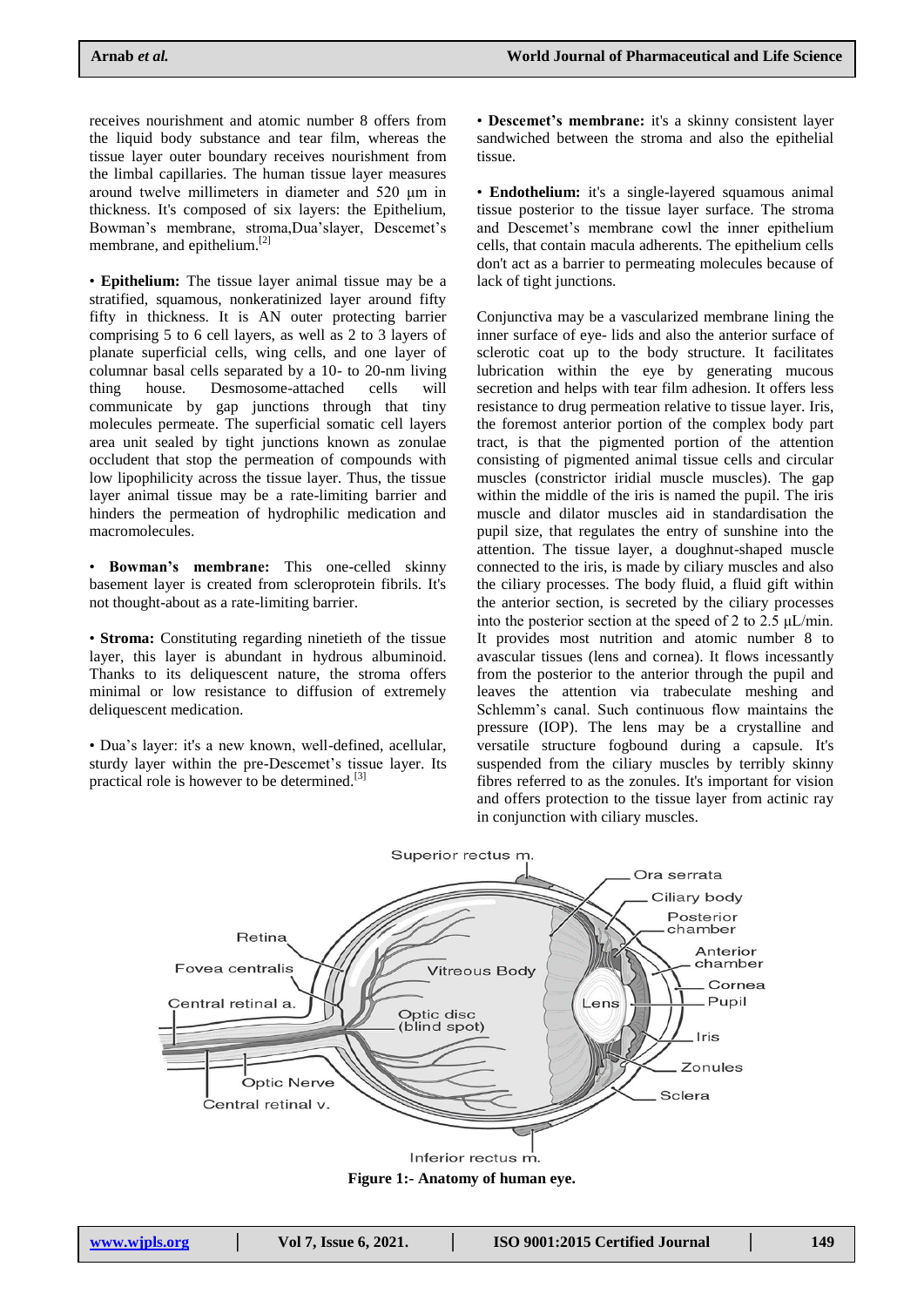The posterior section contains the tissue layer, bodily fluid, choroid, sclera, and also the cranial nerve. The tissue layer may be a multi-layered sensory, photosensitive tissue that lines the rear of the attention. It consists of a neural layer, pigment animal tissue, and a lot of photos- receptors (rods and cones) that capture and after convert lightweight rays into electrical impulses. Such impulses are transferred by the cranial nerve to brain wherever pictures are shaped. The bodily fluid may be a jelly-like substance between the tissue layer and lens. This colloidal gel matrix consists of mucopolysaccharide, proteoglycans, and albuminoid fibrils. Separated from the anterior section by tissue layer, the vitreous is joined to the tissue layer via ligaments. Choroid coat may be an extremely vascularized tissue settled between the tissue layer and sclerotic coat. Its major perform is to supply nourishment to the photoreceptor cells within the tissue layer. Sclerotic coat is that the whitish outmost layer, close the world, and is named the "white of the attention." it's composed of albuminoid bundles, mucopolysaccharides, and elastic fibres. This tissue acts as a principal protect toshield the intraocular contents. The scleral tissue is regarding ten times a lot of porous than the tissue layer and a minimum of half as porous because the mucous membrane. Hence, permeants will diffuse and enter the posterior segment through the transscleral route.

## **ROUTE OF ADMINISTRATION OF DRUG**

- Instillation into conjunctival sac
- Subconjunctival injection
- Sub tenon's injection
- Retrobulbar injection
- Peribulbar injection
- Intraocular injection
- Systemic administration

Ophthalmic diseases square measure primarily treated conventionally by medications administered via either the topical or general route. Topical application remains the foremost most well-liked route because of simple administration, low cost, and patient compliance. It's usually helpful within the treatment of anterior phase disorders.<sup>[4]</sup> Drug delivery to the pos- terior phase still may be a major challenge to pharmaceutical scientists. Anatomical and physiological barriers hinder drug entry into posterior ocular tissues like membrane and choroid coat. Once topical instillation, an oversized fraction (about 90%) of the applied dose is lost because of nasolacrimal evacuation, tear dilution, and tear turnover, resulting in poor ocular bioavailability. But five-hitter of the administered dose reaches the bodily fluid once topical administration.<sup>[5]</sup> Frequent dosing is needed, that ultimately ends up in patient discomfort and inconvenience. 2 major absorption routes are planned for medicine instilled via topical route: membrane route (cornea–aqueous humor–intraocular tissues) and noncorneal route (conjunctiva–sclera– choroid/retinalpigment epithelial tissue [RPE]). The

popular mode of absorption depends on the chemical science properties of the permeating.<sup>[6,7]</sup>

Conventional topical formulations need frequent giant doses to provide thera-peutic amounts within the back of the attention. Therefore, oral delivery alone<sup>[8-10]</sup> or in com- bination with topical delivery<sup>[11]</sup> has conjointly been investigated as a result of the oral route is taken into account as noninvasive and high in patient compliance, particularly for chronic retinal disorders. High doses square measure needed to realize important amounts within the membrane.

Such high doses, however, cause general adverse effects, and safety and toxicity become a significant concern. Oral administration isn't predominant and should be extremely useful given that the drug possesses high oral bioavailability. yet, molecules in circulation ought to be able to cross the blood–aqueous barrier (BAB) and BRB once oral administration.

Systemic administration is usually most well-liked for the treatment of posterior phase disorders. a significant disadvantage with this route, however, is that it solely permits I Chronicles to five of administered drug into the vitreous chamber. once general administration, the supply of drug is restricted by the BAB and BRB, that square measure the key barriers for anterior phase and posterior phase ocular drug delivery, severally. The BAB consists of 2 distinct cell layers: the epithelial tissue of the iris/ciliary blood vessels and also the nonpigmented ciliary epithelial tissue. each layers stop drug entry into the intraocular tissues, together with bodily fluid, thanks to the presence of tight junctions.<sup>[12]</sup> in a very similar manner, BRB prevents drug entry from blood into the posterior phase. BRB consists of 2 types: retinal capillary epithelium cells (inner BRB) and RPE cells (outer BRB) . RPE may be a monolayer of extremely specialised cells sandwiched between neural membrane and also the choroid coat. It by selection transports molecules between pho- toreceptors and choriocapillaris.<sup>[13]</sup> Tight junctions of RPE, however, conjointly prohibit animate thing drug transport.

Drug entry into the posterior ocular tissues is especially ruled by the BRB. it's by selection porous to extremely hydrophobic drug molecules. to take care of high drug concentrations, frequent dosing is important, which frequently ends up in general adverse effects. $[14]$ Drawbacks like lack of adequate ocular bioavailability and failure to deliver therapeutic drug concentration to the membrane diode ophthalmic scientists to explore various administration routes.Over the past decade, IVT injections have drawn important attention toscientists, researchers, and physicians. This technique involves injection of the drug resolution directly into the vitreous via the pars plana employing a 30-G needle. This route provides higher drug concentrations within the vitreous and membrane. not like different routes, the drug will be directly injected into the vitreous cavity; but, drug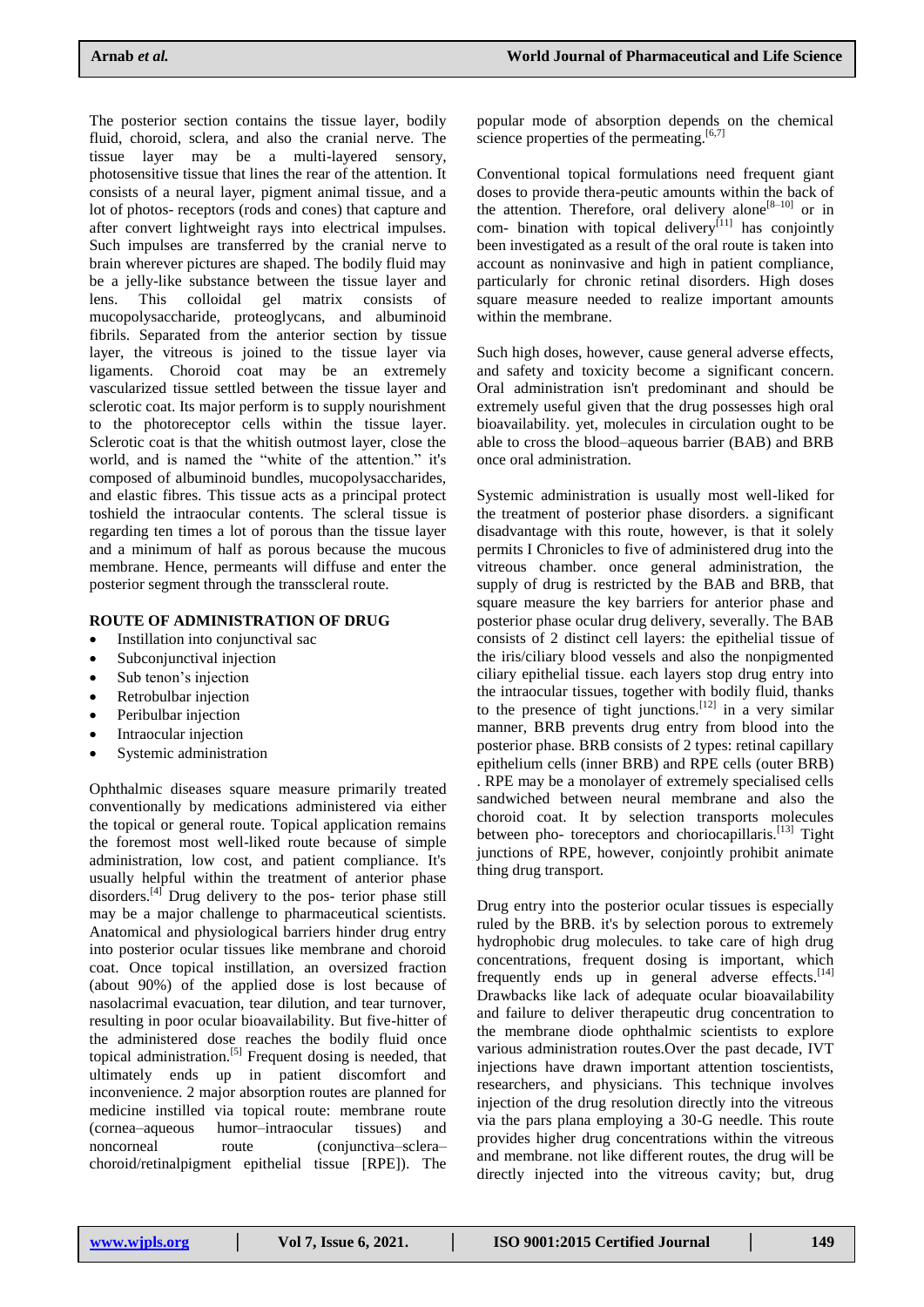distribution isn't uniform. though little molecules will apace diffuse throughout the vitreous fluid, the distribution of macromolecules is restricted or restricted. once IVT administration, drug elimination depends on the relative molecular mass of the compound furthermore because the pathophysiological condition.<sup>[15]</sup> for instance, macromolecules, that square measure linear and globular-shaped compounds (especially supermolecule and amide drugs) with molecular weights between forty and seventy kDa, tend to cause longer retention within the body fluid.<sup>[16]</sup> The half-life of the drug within the vitreous fluid is additionally a significant determinant of therapeutic efficaciousness. Elimination of a drug once IVT administration might occur via the anterior or posterior route. The anterior route of elimination involves drug diffusion to the binary compound from the body fluid via zonular areas followed by elimination through binary compound turnover and structure blood flow. On the opposite hand, the posterior route of elimination involves drug transport across the BRB, that necessitates optimum passive permeability or transport. Consequently, drug molecules with higher relative molecular mass and hydrophilicity tend to be preserved within the body fluid for extended periods because of longer half-lives of the compounds.<sup>[13]</sup> though IVT administration is advantageous in achieving larger drug concentrations within the membrane, frequent administration is usually related to complications like endophthalmitis, visual defect, and IVT haemorrhages, resulting in the increasing in patient outcome. $[17]$ Periocular administration has conjointly been thought of as AN economical route for drugdelivery to the posterior phase. Periocular refers to the fringe of the attention or the region encompassing the attention. This route includes peribulbar, posterior juxta scleral, retro- neural structure, subtenon, and subconjunctival routes. medicine administered by the periocular route will reach the posterior phase of the attention by 3 completely different pathways: transscleral pathway, circulation through the choroid coat, and anterior pathway through the tear film, cornea, bodily fluid, and body fluid.<sup>[18]</sup>

Subconjunctival injection involves the introduction of a full of life ingredient below the mucous membrane. mucous membrane epithelial tissue is a rate-limiting barrier for the porosity of soluble compounds. As a result, the transscleral pathway bypasses the cornea– conjunctiva barrier. numerous dynamic, static, and metabolic barriers, how- ever, impede drug entry to the rear of the attention. many publications reportable speedy drug elimination via these pathways once subconjunctival administration.<sup>[19–21]</sup> Therefore, most of the administered dose drains into the circulation, resulting in poor ocular bioavailability. However, molecules that escape mucous membrane vasculature might go through albuginea and membrane and ultimately reach the neural membrane and photoreceptor cells. albuginea offers less resistance to drug transport and is additional permeable than the cornea.<sup>[22]</sup> In contrast to tissue layer and mucous membrane tissues,

scleral perm ableness is freelance of lipophilicity/hydrophobicity however depends on the molecular radius.<sup>[13, 23]</sup> On the opposite hand, high choroidal blood flow will cut back substantial fractions of the dose reaching the neural membrane. Moreover, BRB conjointly hinders drug convenience to the photoreceptor cells. though the periocular route is taken into account appropriate for sustained-release drug delivery systems, many anterior phase complications, like multiplied IOP, cataract, hyphema, strabismus, and tissue layer decompensation, are determined.<sup>[24,25]</sup> Subtenon injection typically involves injection into the tenon's capsule settled around the higher portion of the attention and into the belly of the superior rectus muscle. The tenon's capsule may be a fibrous membrane that covers the world from the tissue layer margin to the nervus opticus. A blunt-tipped tubing needle is usually inserted into the tenon's capsule once a section into the sub tenon's area. this method is wide used throughout physiological condition for ocular surgery as a result of the tubing approach reduces sharp-needle complications.<sup>[22]</sup> Retrobulbar injections typically involve the injection within the cone-shaped compartment among the muscle muscles and contractile organ septa. These injections offer higher native drug concentrations with negligible influence on IOP. The peribulbar route involves the injection within the animate thing areas of the muscle muscles and their contractile organ septa. though drug administration through the peribulbar route is safer, it's less effective than the retrobulbar route. Posterior juxta scleral injection employing a blunt-tipped bowed tubing delivers the drug directly onto the outer surface of albuginea. This route might enable sustained delivery to the macula. Retrobulbar injections square measure thought of the foremost economical among all periocular routes however square measure related to serious complications, like retrobulbar haemorrhage, globe perforation, and metastasis arrest.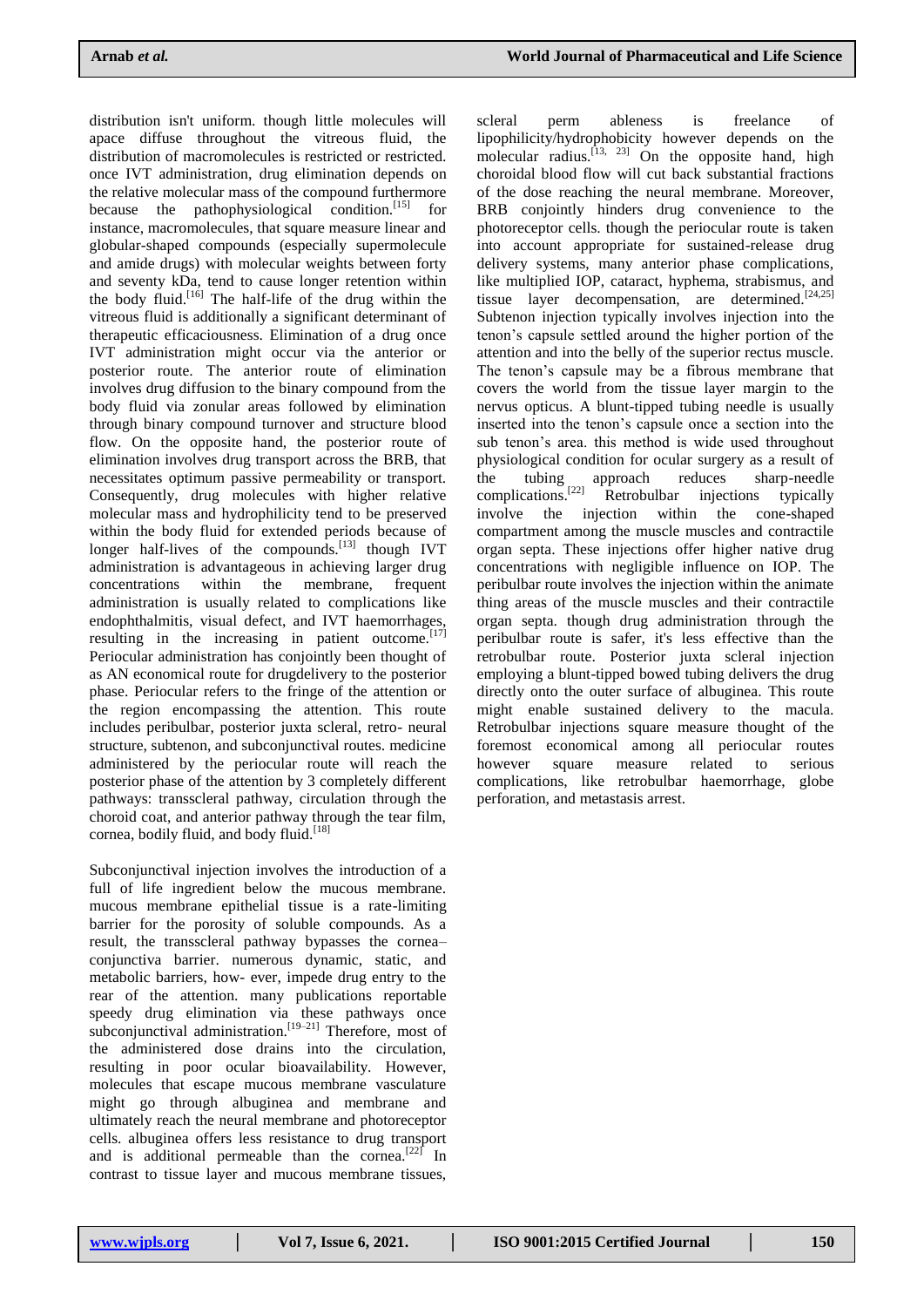

**Figure 2:- Route of administration of drug.**

**Conventional Type:-**The conventional drug delivery system is the absorption of the drug across a biological membrane, whereas the targeted release system releases the drug in a dosage form.Targeted drug delivery systems have been developed to optimize regenerative techniques.Topical drop instillation into the lower precorneal pocket could be a patient compliant and wide counselled route of drug administration. However, most of the locally administered dose is lost thanks to reflux blinking and solely 2 hundredth  $(-7 \mu L)$  of instilled dose is maintained within the precorneal pocket.<sup>[26]</sup> Concentration of drug on the market within the precorneal space acts as a propulsion for its passive diffusion across membrane. However, for economical ocular drug delivery with eye drops, high membrane permeation with longer drug membrane contact time is needed. many efforts are created toward up precorneal continuance and membrane penetration. to enhance membrane permeation iontophoresis, prodrugs, ion-pair forming agents and cyclodextrins square measure employed.<sup>[27–31]</sup> there's a good vary of ophthalmic product on the market within the market out of that around seventieth of prescriptions embrace standard eye drops. the explanations is also thanks to simple bulk scale producing, high patient acceptableness, drug product efficaciousness, stability and price effectiveness.

Eye drops Solution- Topical drops area unit the foremost convenient, safe, directly active, patient compliant and non-invasive mode of ocular drug administration. a watch drop answer provides a pulse drug permeation post topical drop instillation, once that its concentration quickly declines. The mechanics of drug concentration decline could follow associate degree approximate initial order. Therefore, to boost drug contact time, permeation and ocular bioavailability; varied additives is also additional to topical eye drops like viscousness enhancers, permeation enhancers and cyclodextrins. viscousness enhancers improve precorneal continuance and bioavailability upon topical drop administration by enhancing formulation viscousness. samples of viscousness enhancers embrace group alkyl radical polyose, group ethyl group polyose, Na carboxy alkyl radical polyose, hydroxypropyl alkyl radical polyose and

polyalcohol.[32–34] Permeation enhancers improve tissue layer uptake by modifying the tissue layer integrity. different additives like chelating agents, preservatives, surface active agents and digestive juice salts were studied as potential permeation enhancers. Benzalkonium chloride, polyoxyethylene glycol ethers (lauryl, stearyl and oleyl), ethylenediamine tetra ethanoic acid sodium salt, Na taurocholate, saponins and cremophor EL are the samples of permeation enhancers investigated for rising ocular delivery.[35–37] Addition of permeation enhancers to ocular solutions improves ocular drug bioavailability however few studies unconcealed a neighbourhood toxicity with permeation enhancers.<sup>[38]</sup> Hence, analysis continues to be being conducted to change the result of permeation enhancers and measure their safety on tissue layer tissues. Hornof et  $al^{[39]}$  proved that polycarbophil-cysteine as AN excipient failed to harm the tissue layer tissue integrity and prompt that it may well be safe for ocular formulations. Cyclodextrins act as carriers for hydrophobic drug molecules in solution. This helps to deliver medication to the surface of biological membrane. extremely oleophilic biological membrane has abundant lower affinity towards hydrophilic cyclodextrins. Therefore, cyclodextrins stay in solution and therefore the hydrophobic drug is absorbed by the biological membrane. optimum bioavailability was achieved for eye drops with cyclodextrins concentration of  $\langle 15\% \rangle$ <sup>[40]</sup> different applications of cyclodextrins in eye drop formulation were recently reviewed and represented very well elsewhere by Cholkar et al.<sup>[41]</sup>

Among these approaches, viscousness enhancers and cyclodextrins suffer from the disadvantage of precorneal loss. within the case of penetration enhancers, care ought to be taken within the choice because of high sensitivity of ocular tissues. Hence, it results in development of different typical formulations approaches with inert carrier systems for ocular delivery of medical specialty. typical ocular formulations like emulsions, suspensions, and ointments area unit developed to boost solubility, precorneal duration and ocular bioavailability of medication. within the current era of technology, these typical formulations still retain their place, importance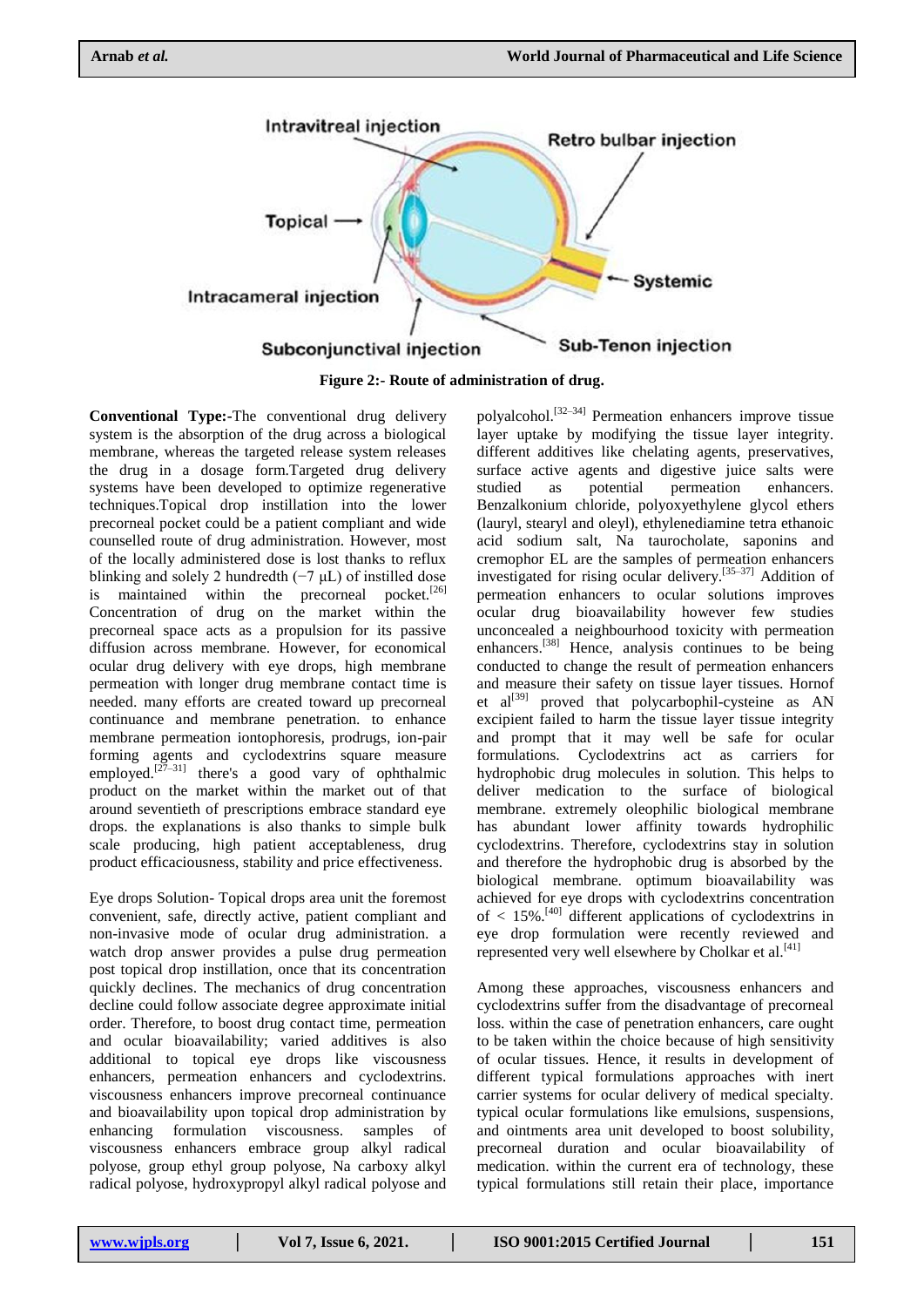and capture the market at massive. However, these formulations area unit related to varied aspect effects like ocular irritation, redness, inflammation, vision interference and stability issues.<sup>[42]</sup> Currently, analysis is being conducted to boost in vivo performance of those carrier systems and to reduce their aspect effects.<sup>[43]</sup>

many makes an attempt are being created to deliver medication to posterior ocular tissues with typical formulations. within the following sections, makes an attempt are created to explain the recent efforts created to boost in vivo performance of typical ocular formulation and cut back their aspect effects.



**Figure 3:- Demonstration of eye drop.**

**Emulsions:-**An emulsion based mostly formulation approach offers a plus to enhance each solubility and bioavailability of medicine. There are 2 varieties of emulsions that are commercially exploited as vehicles for active pharmaceuticals: oil in water (o/w) and water in oil  $(w/o)$  emulsion systems.<sup>[44]</sup> For ophthalmic drug delivery, o/w emulsion is common and wide most wellliked over w/o system. the explanations embrace less irritation and higher ocular tolerance of o/w emulsion. Restasise™, Refresh Endura® (a non-medicated emulsion for eye lubrication) and AzaSite® are the samples of presently marketed ocular emulsions within the U.S many studies have incontestable relevancy ofemulsions in up precorneal continuance, drug membrane permeation, providing sustain drug unharness and thereby enhancing ocular bioavailability.<sup>[45]</sup>

In a recent study, Tajika et  $al^{[46]}$  incontestable improved medication activity of anti-inflammatory drug spinoff, 0.05% [3H] difluprednate, with emulsion as vehicle. Results confirmed that within the rabbit eye, emulsion may deliver drug to the anterior ocular tissues with touch of drug reaching posterior tissues following single and multiple topical drop instillation. Single and multiple topical drop instillation studies disclosed highest radiation in tissue layer followed by iris-ciliary body > retina-choroid > mucosa > albuginea > humour > lens > and body fluid. Post single drop administration,  $T_{\text{max}}$ for tissue layer, mucosa, lens, iris-ciliary body, binary compound and body fluid was 0.5 h whereas for retinachoroid was one hr. Negligible quantity of drug was quantified in circulation. With continual dose instillation,  $T_{\text{max}}$  for lens and retina-choroid was eight and 0.5 h, severally. once 168 h, a complete dose of roughly ninety 9.5% of radiation was excreted in body waste and BM. This study suggests difluprednate emulsion as a possible candidate for treating anterior ocular inflammations.Emulsions with supermolecule additives like soyabean emulsifier, stearyl amine were evaluated as carrier systems for azithromycin to demonstrate higher

ocular performance and bioavailability. $[47]$  A comparative study for azithromycin resolution vs emulsion at totally different doses (3, five and ten mg/mL azithromycin) was studied for tear elimination characteristics. in vivo studies were conducted in rabbits with topical drop administration. Emulsion, not solely ascertained to behave as a vehicle for azithromycin however additionally slowed drug unharness, improved its chemical stability and precorneal continuance. in addition, emulsion formulation improved the chemical stability (t1/2) of azithromycin at  $pH$  scale five.0 and 7.0 relative to binary compound solutions. Altogether, results counsel that supermolecule emulsion might be a promising vehicle for ocular drug delivery.

**Suspension:-** Suspensions are another category of noninvasive ocular topical drop drug carrier systems. Suspension is also outlined as dispersion of finely divided insoluble API in associate degree a solvent consisting of an appropriate suspending and dispersing agent. In alternative words, the carrier solvent system is a saturated solution of API. Suspension particles retain in precorneal pocket and thereby improve drug contact time and length of action relative to drug solution. length of drug action for suspension is particle size dependent. Smaller size particle replenishes the drug absorbed into ocular tissues from precorneal pocket. whereas on the opposite hand, larger particle size helps retain particles for extended time and slow drug dissolution.[48] Thus, an optimum particle size is predicted to end in optimum drug activity. many suspension formulations are marketed worldwide to treat ocular microorganism infections. TobraDex® suspension is one among the wide counselled business product for subjects responding to steroid medical aid. TobraDex® could be a combination product of antibiotic, tobramycin (0.3%), and steroid, dexamethasone (0.1%). the most important downside of this business product is high viscousness. Recently, Scoper et  $al^{[49]}$  created makes an attempt to cut back the viscousness of TobraDex® and to boost its in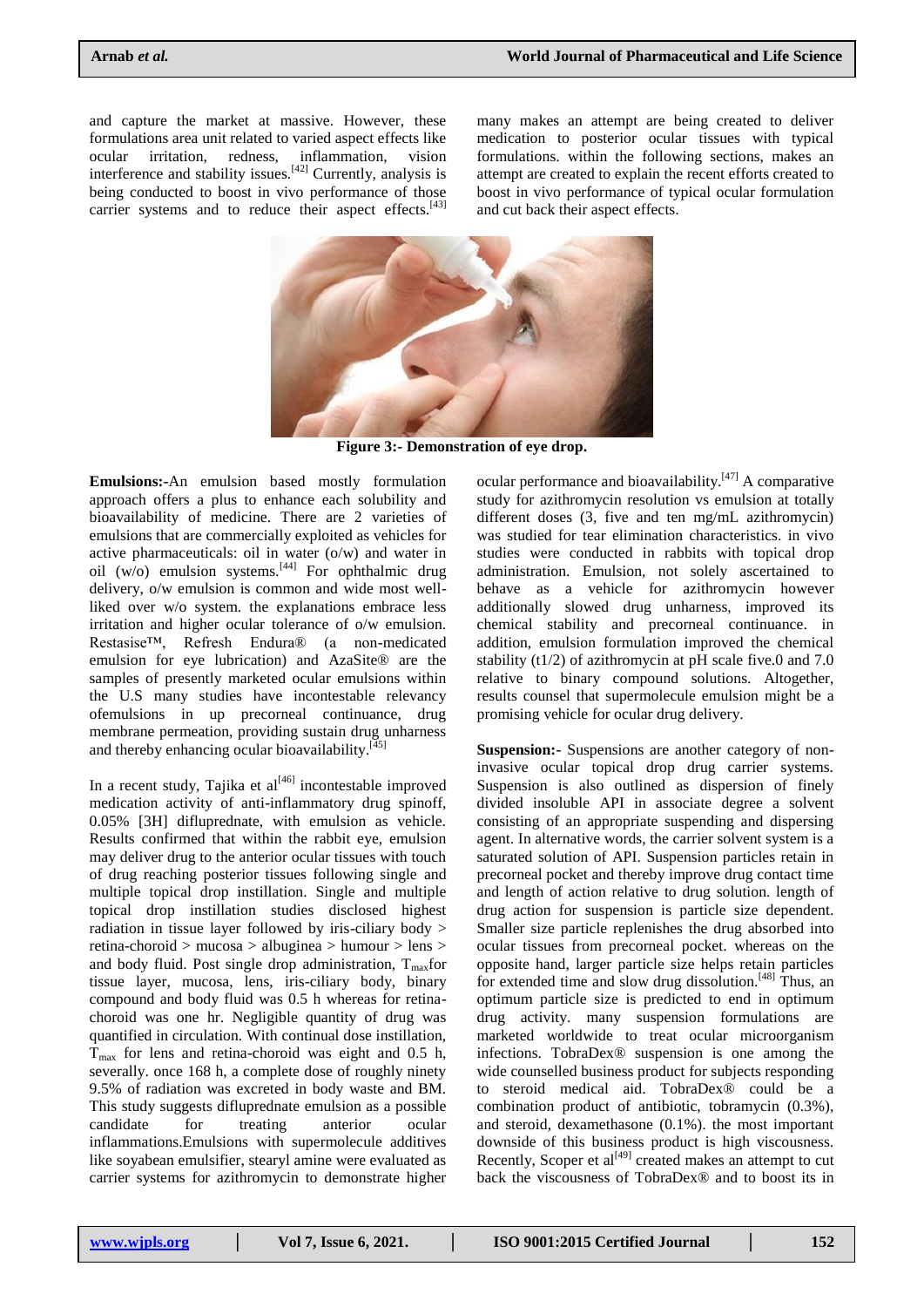vivo pharmacokinetics alongside disinfectant activity. The principle behind developing this formulation was to boost the suspension formulation characteristics like quality, tear film dynamics and tissue permeation. The new suspension (TobraDex ST®) consists of tobramycin (0.3%), and steroid, dexamethasone (0.05%). Suspension subsidence studies showed that new formulation had terribly low subsidence over twenty-four h (3%) relative to marketed Tobra-Dex® (66%). Ocular distribution studies showed higher tissues concentrations of antiinflammatory drug and antibiotic in rabbits treated with TobraDex ST® relative to TobraDex®. New suspension formulation was found to be simpler than TobraDex® against coccus aureus and Pseudomonas aeruginosa. Clinical studies in human subjects showed high dexamethasone concentrations in humour than TobraDex®. These results counsel that new suspension formulation to be another to marketed suspension. this is often as a result of the new suspension possesses higher formulation characteristics, Materia medica, disinfectant characteristic and patient compliance than marketed TobraDex® suspension. In another study, to treat dry eye, 4 wk, randomized, double cloaked, multicentre clinical trial clinical trials were conducted with rebamipide  $(OPC-12759)$  suspension.<sup>[50]</sup> Suspension formulation at 2 totally different doses, i.e., 1 Chronicles and a pair of rebamipide were used for this study, wherever placebo served as management. The efficaciousness and safety of suspension formulation were determined in human subjects following topical instillation. All the topics receiving treatment with suspension rebamipide formulation according improvement of 64.1% and 54.9% severally than subjects receiving placebo. Dysgeusia, ocular irritation and nasopharyngitis adverse events were often discovered in 27.2%, 29.1% and 30.4% patients receiving placebo, 1 Chronicles and a pair of suspension, severally. Drug elicited adverse effects like eye irritation was discovered in 3.9%, 2.9% and 2.0% subjects receiving placebo, 1 Chronicles rebamipide and a pair of rebamipide severally. of these adverse effects were found to recover with none extra treatment. This four-week studies unconcealed that suspension formulations were well tolerated and each formulations were effective in treating dry eye. In some measures, of the 2 formulations, two rebamipide suspension was found to be simpler relative to a quarter suspension.

**Ointments:-** Ophthalmic ointments square measure another category of carrier systems developed for topical application. Ocular ointment contains of mixture of solid and a solid organic compound (paraffin) that encompasses a temperature at physiological ocular temperature (34 °C). the selection of organic compound relies on biocompatibility. Ointments facilitate to enhance ocular bioavailability and sustain the drug release[51]. Vancomycin HCl (VCM) may be a glycopeptides antibiotic with a wonderful activity against aerobic and anaerobic gram-positive microorganism and methicillin and cephem resistant coccus aureus (MRSA).

In spite of higher activity of VCM, no applicable topical formulation was obtainable within the market. higher ocular tissue porosity of VCM wasn't expected in an exceedingly traditional eye however few clinical effects of VCM resolution were rumoured in ocular unwellness treatment. the explanation for the discovered effects was hypothesized thanks to broken ocular barrier system, which could have improved drug permeation. Fukuda et  $al^{[52]}$  studied the intraocular dynamics of antibiotic coordination compound ophthalmic ointments in rabbits. Thus, authors created tries to demonstrate ocular dynamics of VCM ophthalmic ointment (TN-011) with indications restricted to extraocular MRSA infections. The minimum growth restrictive concentration to treat MRSA bacterial infections was found to be 1.56 μg/g. in vivo studies were conducted in rabbits [normal vs bacillus subtilis (BS) group]. The bacillus subtilis cluster was developed in membrane by injecting baccalaureate resolution into the central portion of parenchyma. Treatment was by topical ocular ointment (1% VCM) administration to traditional and bacillus subtilis cluster rabbit eye. In traditional cluster, once fifteen min, VCM concentration in membrane of  $12.04 \pm 4.73$  μg/g was earned at thirty min that was weakened to zero. $49 \pm 0.97$ μg/g at one hundred twenty min. On the opposite hand, VCM concentrations in bacillus subtilis cluster membrane was  $25.60 \pm 11.01$  μg/g once fifteen min and  $3.68 \pm 1.38$  μg/g once 240 min of administration. The concentrations of VCM were maintained on top of MIC levels, in MRSA infection induced *Bacillus subtilis* cluster, a substantial profit to the patients from TN-011 is anticipated. In another study by Eguchi et al[53], four totally different ointment formulation of antibiotic with variable concentrations (0.03%, 0.10%, 0.30% and 1.00%) were ready in 1:4 mixtures of liquid paraffin and Vaseline. The effectiveness of formulations was evaluated in rabbit model of MRSA redness infection once topical application. it absolutely was discovered that at low drug concentrations, i.e., 0.03% and 0.10%, varied infiltrates were found in corneas with abscesses. On the opposite hand, animals treated with zero.3% formulation showed no return of redness in any eye over fourteen d study amount. Therefore, 0.3% vancomycin ointment was instructed to be adequate and effective to resolve tissue layer MRSA redness.

Though wide effort is being place into analysis to enhance effectiveness, still there's a desire to beat bound drawbacks related to standard formulations. The on top of mentioned formulations: emulsion, suspension, and ointment square measure identified to cause ocular adverse effects like irritation, redness of eye and interference with vision. Also, chronic administration might increase general API handiness which can result in severe general complications.<sup>[54–56]</sup> Formulations with preservatives additionally induce adverse reactions upon general absorption.<sup>[57,58]</sup> Therefore, to beat formulation based mostly adverse effects and to deliver therapeutic amounts of drug in ocular tissues, analysis is currently being targeted on exploring and developing different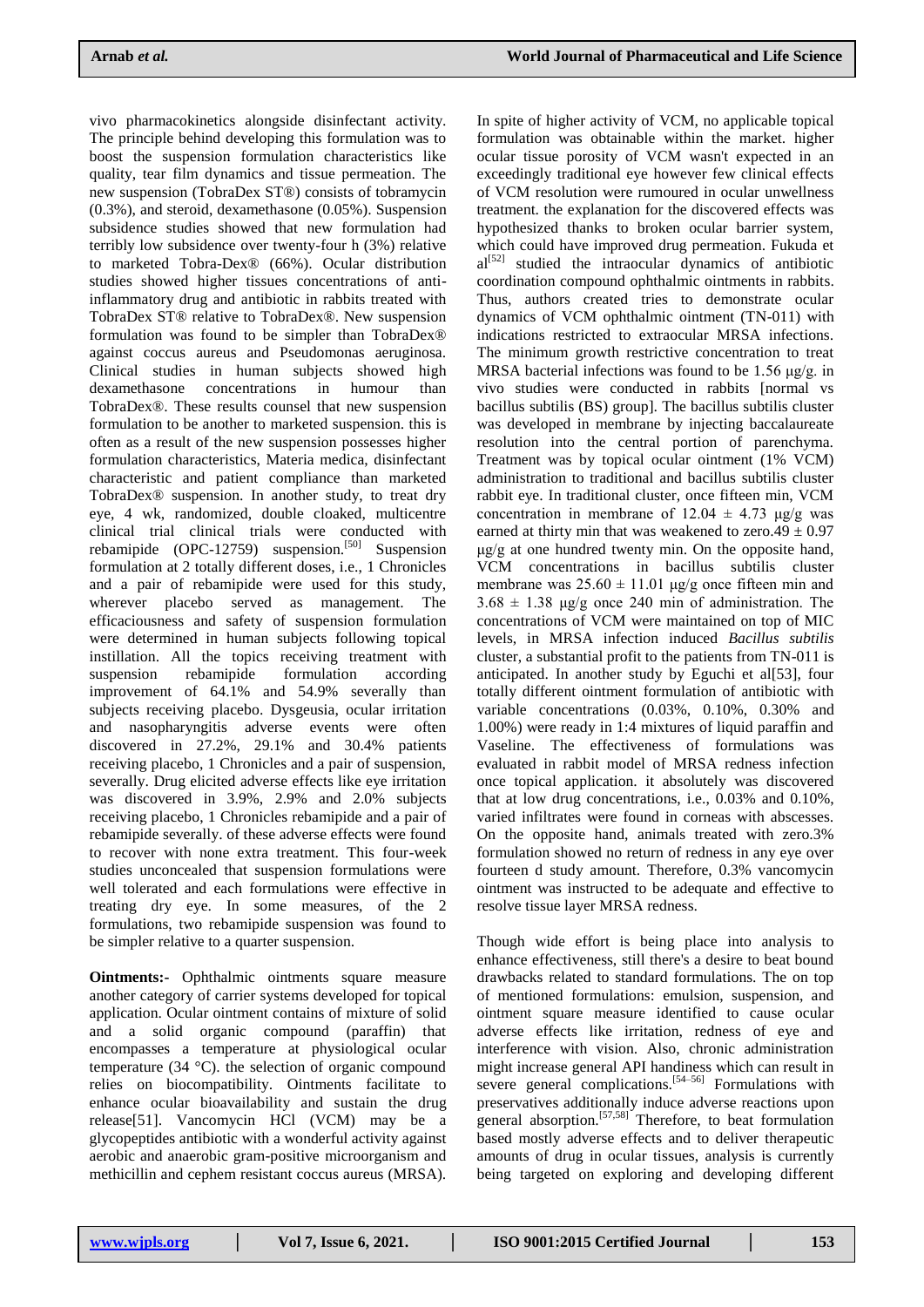novel methods of ocular drug delivery. within the following sections, we've mentioned concerning the recent developments created in nanotechnology and controlled unleash devices in past decade to enhance ocular drug delivery.

**Nano technology-based drug delivery** Various drug delivery approaches are developed for treating ocular diseases of that nanotechnology based mostly approaches are concerned in anterior still as posterior portion treatment of eye. Particle size are appropriately developed in nanotechnology primarily based delivery system so as to confirm that it possesses adequate bioavailability, compatibility with ocular tissue, and lesser irritation.<sup>[59]</sup> Occurrences of this nanotechnology based mostly ocular system the site safe, precise and supply doable targeting to the location. For the treatment of ocular surface various nanocarriers like nano micelles, nanoparticles, nanosuspensions, liposomes and dendrimers are developed, of which some show a promising improvement within the bioavailability.<sup>[60]</sup>

**Nanomicelles:-**Nano micelles square measure nanosized carriers wherever the therapeutic agents square measure developed into liquid clear solutions. it's composed of amphiphilic molecules and maybe these molecules square measure chemical compound or wetting agent primarily based.<sup>[61]</sup> an excellent interest is shown in developing Nano micellar formulation for ocular this might ensue to the explanation that the dimensions is little, straightforward to formulate, drug encapsulation is high, and conjointly the solution is generated by hydrophilic nano micellar corona. Moreover, the micelles formulation improves the bioavailability of therapeutic moiety in ocular tissues and so their therapeutic outcomes square measure resulted to be higher. Demonstration of mixed nano micelles formulation resulted in well tolerated and fewer irritation. Nano micellar primarily based drug delivery could be a topical drop and comes under non-invasive route that is of gaining interest because of their smaller size, hydrophilic corona, retentive for extended time within the systemic circulation, and accumulation within the morbid tissues through EPR impact. surfactant and polymer choice ought to be applicable so as to help this Nano micellar technique to delivery medication at each anterior and further as posterior portion of eye.<sup>[59][62]</sup>

**Nanoparticles:-** Nanoparticles delivery systems have potential applications for ocular drug delivery. Particulate carriers meet the fundamental needs of advanced ocular drug carriers, being nontoxic, nonimmunogenic, biocompatible, uniform, and biodegradable during a foreseeable pace. additionally, they have the flexibility to supply protection for the delivered molecules whereas interacting with the ocular surface. intensive analysis efforts for current within the development of ophthalmic particulate delivery systems. The adhesive properties of those chemical compound systems contributed to the improvement of corneal

penetration of the drug as a result of the inflated increased of the drug within the pre- corneal environment.<sup>[63]</sup>

Furthermore, surface modifications of nanoparticles with a sterically stabilising layer will modulate their*in-vivo* biodistribution and lower their tendency to combination with bio molecules. Longer residence times on the ocular surface are often achieved if the nanoparticles square measure coated with a muco-adhesive or charged polymer. In general, there's a drive for target-specific surface modifications supported the notion that each non coated and pegylated particulate systems square measure nonspecific in their interaction with cells and macromolecules.

PLA nanosphere colloidal suspensions containing acyclovir provided a marked sustained drug unharness within the humour and considerably higher levels of acyclovir compared to the free drug formulation. once loaded in PLA nano-spheres, acyclovir humour space underneath the curve was seven times higher compared to the free drug formulation space underneath the curve, whereas the pegylation of the nano-spheres nearly doubled this augmentation. $[64]$  The potential of chitosan nanoparticles for ocular drug delivery by work their interaction with the ocular mucosa *in-vivo* and additionally their toxicity in conjunctival cell cultures. Chitosan nanoparticles were stable upon incubation with enzyme and failed to have an effect on the mucin of glycoprotein dispersion. In-vivo studies showed that the amounts of Chitosan nanoparticles in tissue layer and mucous membrane were considerably higher for Chitosan nanoparticles than for an impression Chitosan nanoparticles answer, these amounts being fairly constant for up to 24 hrs.

Confocal studies recommend that nanoparticles penetrate into the tissue layer and conjunctival epithelia. Cell survival at 24 h when incubation with chitosan nanoparticles was high and therefore the viability of the recovered cells was close to 100 pc. Chitosan nanoparticles square measure promising vehicles for ocular drug delivery.[65]

**Nanosuspension:-** Nanosuspensions are submicron colloidal dispersions of nanosized drug particles stabilized by surfactants.<sup>[66]</sup> Nanosuspensions seem to be a promising approach for hydrophobic drug delivery and additionally act as a more robust formulation/dosage form when put next to standard solutions and suspensions. blessings of using this nanosuspension involve simple formulation, non-irritant, increased ocular bioavailability of insoluble drug in tears fluid, precorneal duration is prolonged, higher sterilization.<sup>[67]</sup> it's believed that it's associate economical delivery system for hydrophobic drugs wherever the speed and extend of drug absorption isn't solely redoubled however additionally the drug action intensity with extended period is obtained. The key modification from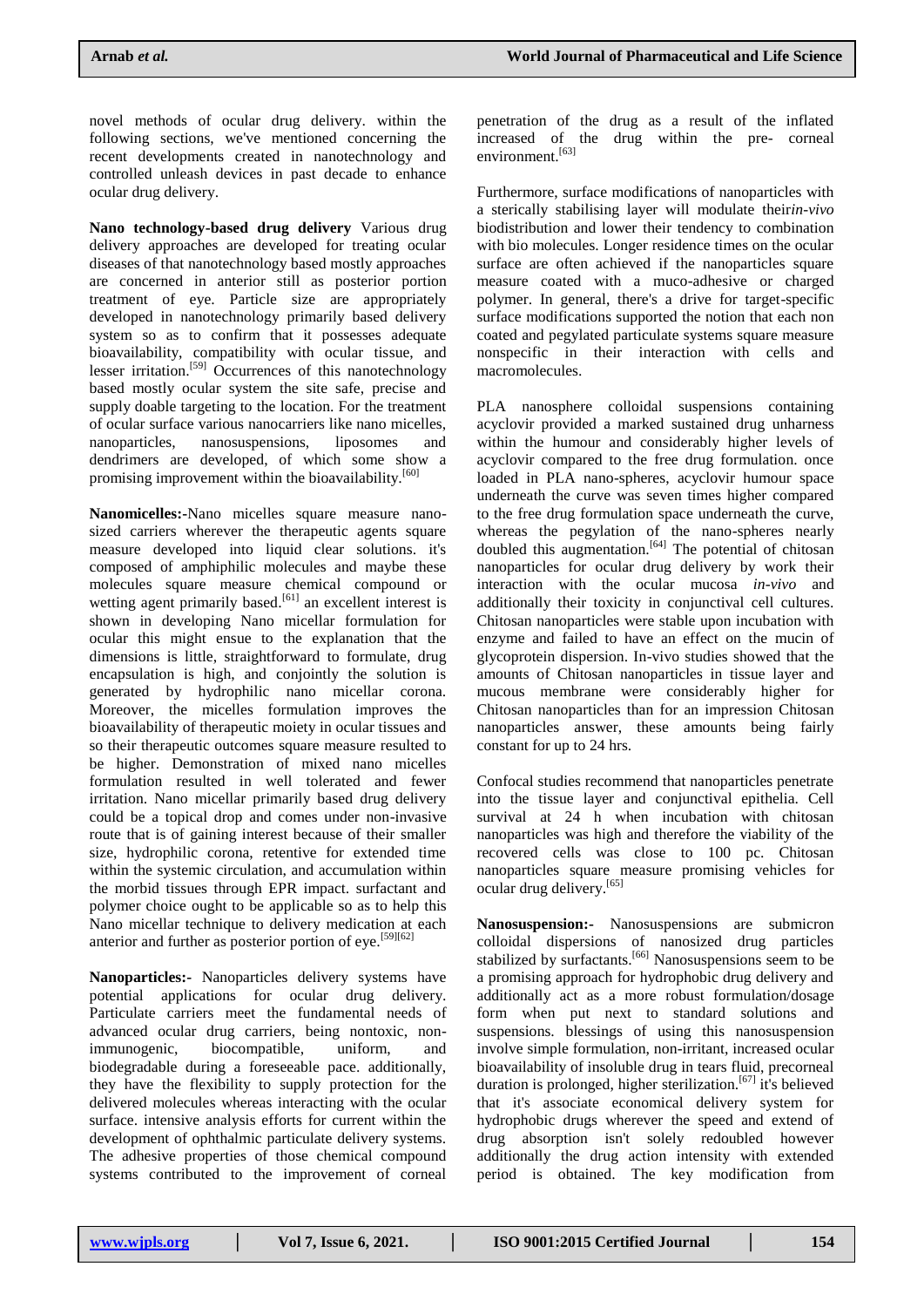conventional formulations of suspensions is that the particle size distribution of the solid particles in nanosuspensions is usually less than 1 µm (*i.e.,* 0.1nm-1000nm), with an average particle size range between 200–600 nm. On the other hand, the particle diameter essential in best pharmaceutical suspensions is 1 to 50 µm. In nano-suspensions, the overall bioavailability is improved by an increase in surface area and saturation solubility via particle size reduction.<sup>[68]</sup> when instillation the fine particles adhere to ocular tissues and there'll be a formation of depot to release the drug when a amount of your time. moreover, the larger area of the nanoparticles offers sufficient rate of drug release and maintains a good concentration of drug to accomplish a desired bioavailability.

**Liposomes:-** Liposomes are vesicles of lipid that have one or additional phospholipid bilayers and enclose an aqueous core. they typically have size-range of 0.08– 10.00 µm. primarily based upon its size and also the variety of bilayers of phospholipid, liposomes could also be classified into tiny unilamellar vesicles of size vary between 10 and 100 nm, large unilamellar vesicles of the scale vary between 100 and 300 nm, and multilamellar vesicles, that contain over one bilayer of phospholipid.[69,70] Liposomes have shown to be a perfect

ophthalmic drug delivery system as a result of it will encapsulate hydrophilic similarly as hydrophobic medicine and conjointly shows a really smart compatibility with the ocular tissues. many analysis studies have conjointly incontestable that liposomal ocular delivery is effective for each anterior and posterior segments.[69] Li et al. developed a diclofenac sodium–loaded liposomal formulations with low mass chitosan (LCH) coating. Results demonstrated a small increase within the particle size with prolonged unharness of drug. Stability check results were acceptable. LCH-coated cyst showed AN increased retention and penetration through the membrane. No cases of ocular irritancy or toxicity were determined.[71]Kaiser et al. developed nano-sized negatively charged cholesterol-fusing ocular liposomal formulations containing minocycline. Quasi-elastic light scattering showed unilamellar vesicles of terribly slim size vary. The formulations were slightly charged. Encapsulation potency studies demonstrated that about 2%–3% of the initial quantity of the drug was loaded. The formulations were non-toxic as analysed from the DNA fragmentation of the retina and conjointly might deliver 400th of the drug to retina following injection to the sub-conjunctiva.[72]



**Figure 4:-Liposmes.**

**Dendrimers:-** The macromolecular compounds within which an inner core is surrounded by a series of branches square measure named as dendrimers. Dendrimers have sizes in millimicron vary and may terribly simply be ready and functionalized. Also, dendrimers demonstrate the power to point out varied copies of surface teams for the method of recognition biologically. Hence, they're an awfully engaging technique for drug delivery.[73,74-76] Dendrimers, being nano-sized polymeric systems square measure extremely branched and angular, with variable molecular weights and terminal useful teams like amine, hydroxyl, or carboxyl teams that will be utilized in conjugating targeting moieties.<sup>[69,77]</sup> PAMAM (poly(amidoamide)) dendrimers square measure greatly used in ocular delivery of drugs.<sup>[78]</sup> within the delivery of drugs, dendrimers square measure used as carrier systems for drugs, and for this, the relative molecular

mass, size, surface charge, molecular geometry, and useful cluster ought to be properly selected. exaggerated branching of dendrimers permits incorporation of a bigger form of drugs, each hydrophobic and hydrophilic. Such branched dendrimer systems are reported to point out promising ends up in ocular delivery.[79,69,78,80]

**Implants:-** Intraocular implants are used specifically to produce controlled release of the drug over an extended period. an ocular implant helps to bypass intraocular injections and additionally complication related to it.<sup>[69]</sup> For posterior tissue drug delivery, implants by surgical process through creating an incision placed intravitreally at the pars plana set at anterior to tissue layer and posterior to lens. so being a invasive route of delivery, implantation is gaining interest as a result of blessings related to this device which has emotional drug at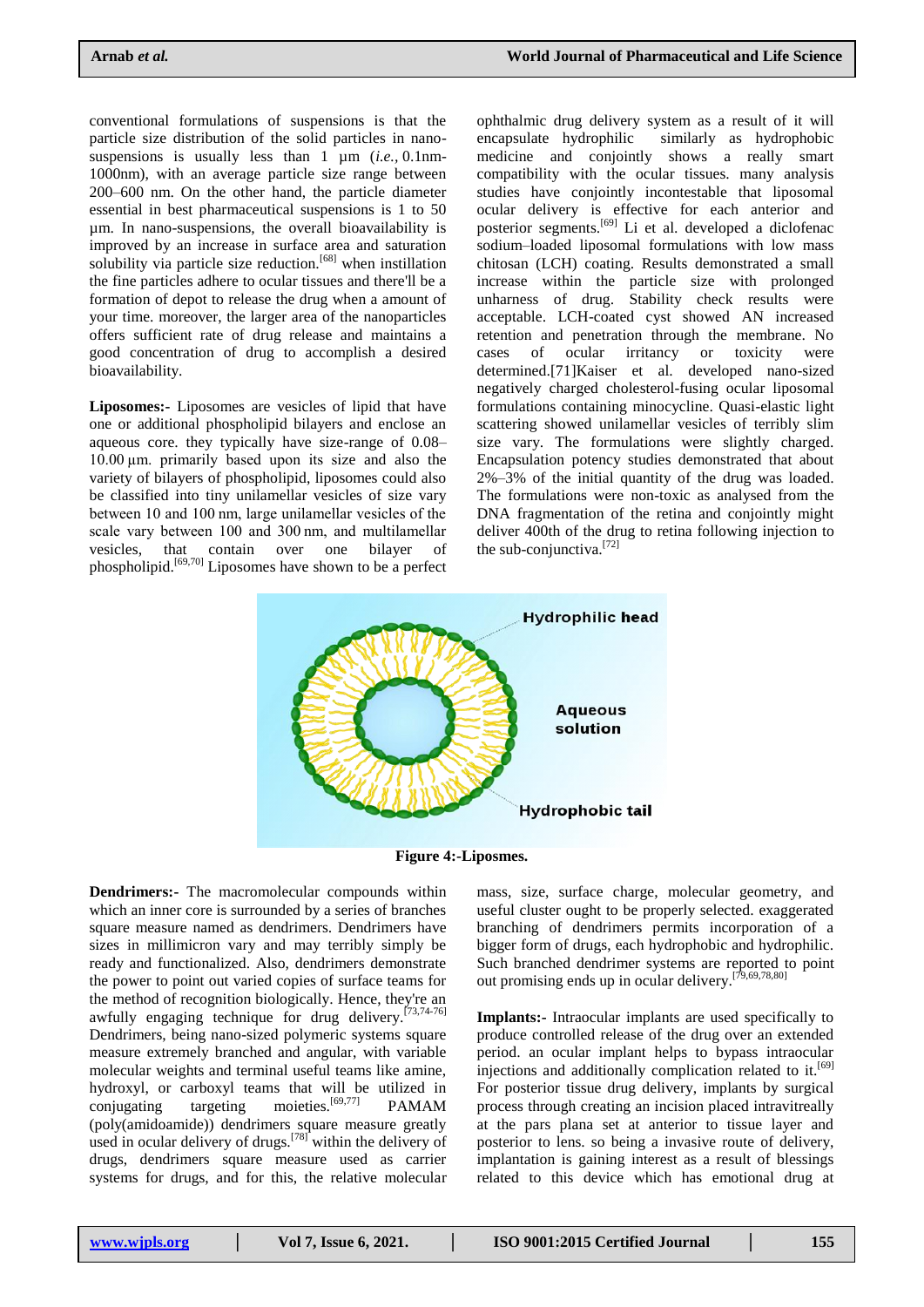therapeutic level to pathologic tissues, sustained unleash, circumvent barriers and side effects is reduced.[81] numerous implantable devices are designed for treating diseases particularly chronic vitreoretinal as ocular delivery system.

**Microneedles:-** Microneedle based technique is an emerging and minimally invasive mode of drug delivery to posterior ocular tissues. This technique may provide efficient treatment strategy for vision threatening posterior ocular diseases such as age-related macular degeneration, diabetic retinopathy and posterior uveitis. This new microneedle-based administration strategy may reduce the risk and complications associated with intravitreal injections such as retinal detachment, haemorrhage, cataract, endophthalmitis and pseudo endophthalmitis.

This technique is efficient in treating the vision menacing posterior diseases such as diabetic retinopathy, macular degeneration and posterior uveitis. Microneedle strategy can circumvent the BRB (blood retinal barrier) and helps in delivering the therapeutic agents to the retina.[69] Microneedles to biological membranes creates micro-dimension transport pathway and also enhances the permeability of drugs across the barriers. Plenty of approaches have been developed for fabricating the microneedles in variety of size, shapes, materials and/or configurations. It has been developed as a physical method to avoid most of the side effects produced by the conventional injections in ocular delivery system. Being a custom designed device, these microneedles can penetrate into sclera only few hundred microns level, thus avoids the damage to deeper tissues of ocular. These microneedles deposit carrier system and/or therapeutic agents into sclera and a narrow space called "suprachoroidal space" (SCS) between the sclera and choroid. Therefore, puncturing the sclera and drug depositing into it or facilitating the SCS may cause diffusion into deeper ocular tissues. Several microneedles are designed and various drug delivery routes are also evaluated.<sup>[69,81]</sup> A recent occurrence of microneedles for delivering the therapeutic agents to SCS (suprachoroidal space) is studied to be better targeting approach. It is developed with length same as that of sclera thickness, for a perpendicular insertion to sclera-choroid junction and referred as invasive method.[82,83]

**Contact Lens:-** Contact lenses are thin, curve-shaped plastic discs designed to be placed over the cornea.<sup>[84]</sup> placing inserting over the membrane, contact lenses adhere to the surface of the attention as a result of interfacial surface tension. each the cornea and make contact with lens area unit separated from one another by a thin tear fluid layer known as post lens tear film. In general, contact lenses are ready with polymers like silicone gel (N,N-N,N-dimethylacrylamide, 3-met hacryloxypropyltris[trimethylsiloxy] silane, bisalpha,omega-[methacryloxypropyl] poly dimethyl

siloxane, 1-vinyl-2-pyrrolidone, and ethylene glycol dimethacrylate) and poly (hydroxyethyl methacrylate) (p-HEMA).<sup>[85,86]</sup>

It produces better ocular bioavailability than the topical drops. And also, by suspending these nanoparticles in thermogelling polymers the residence time can be prolonged. This approach serves a major benefit of prolonging the residence time which exists few minutes with eye drops in post tear films. Thus becomes an attractive alternative to the topical instilled eye drops.[87] Since the residence time is lengthened by this approach the permeation of the drug is also higher at the targeted tissue through cornea. Contact lenses also offer advantages such as by increasing the transport of drug into cornea as well as conjunctiva. Meanwhile the drawbacks of contact lenses are that it causes toxicity to ocular.[88][89]

# **CONCLUSION**

The advanced nature in physiology of eye and also the barriers poignant the effectivity of existing approaches had cause the event of novel therapies. Administration of drug solutions as topical drop with conventional formulations was related to some drawbacks that initiated the introduction of various carrier systems for ocular delivery. many nanotechnologies based mostly carrier systems are being developed and studied at large like nanoparticles, liposomes, nano micelles, nanosuspensions and dendrimers. Few of those area unit commercially factory-made at massive scale and are applied clinically. nanotechnology is benefiting the patient body by minimizing the drug induced toxicities and vision loss. Recent technological advancement has modified the sector of ocular drug delivery from conventional drops to sustained release and targeted ocular delivery systems. within the recent era of technology, combinatorial approach looks to be attention of analysis within the development of safe and economical ophthalmic drug delivery systems.

# **REFERENCES**

|  |                    | Figure 1- https: $\frac{\pi}{2}$ images. | app. goo. gl |  |
|--|--------------------|------------------------------------------|--------------|--|
|  | /uQZ7qMsWpCfYqWg6A |                                          |              |  |

Figure 2- https://images.app.goo.gl/

nz1DsbiuE1kuw7rE7 Figure 3- https:// images. app. goo.gl/ YZMCtnaMoPPUNeCm7

Figure4- https:// images. app. goo. gl/ 9o3g7uBaXF2TCH3Y8

- 1. Vadlapudi AD, Patel A, Cholkar K, Mitra A. Recent patents on emerging therapeutics for the treatment of glaucoma, age related macular degeneration and uveitis. Rec Pat Biomed Eng, 2012; 5(1): 83–101.
- 2. Barar J, Asadi M, Mortazavi-Tabatabaei SA, Omidi Y. Ocular drug delivery; impact of in vitro cell culture models. J Ophthalm Vis Res, 2009; 4(4): 238–252.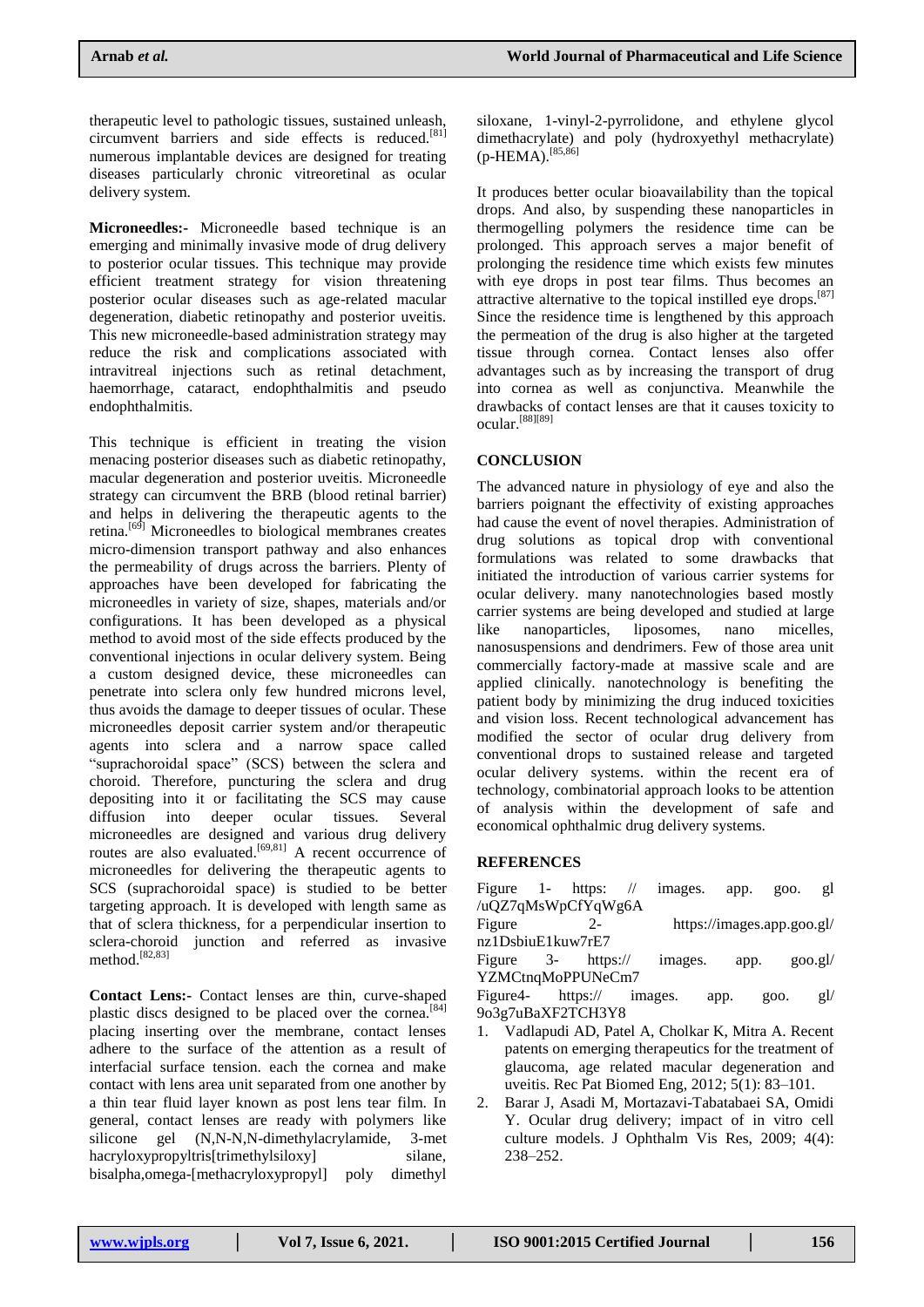- 3. Dua HS, Faraj LA, Said DG, Gray T, Lowe J. Human corneal anatomy redefined: a novel pre-Descemet's layer (Dua's layer). Ophthalmology, 2013; 120(9): 1778–1785.
- 4. Lee VH, Robinson JR. Topical ocular drug delivery: recent developments and future challenges. J OculPharmacol, 1986; 2(1): 67–108.
- 5. Hughes PM, Olejnik O, Chang-Lin JE, Wilson CG. Topical and systemic drug delivery to the posterior segments. Adv Drug Deliv Rev, 2005; 57(14): 2010–2032.
- 6. Gaudana R, Jwala J, Boddu SH, Mitra AK. Recent perspectives in ocular drug delivery. Pharm Res, 2009; 26(5): 1197–1216.
- 7. Ahmed I, Patton TF. Importance of the noncorneal absorption route in topical ophthalmic drug delivery. Invest Ophthalmol Vis Sci, 1985; 26(4): 584–587.
- 8. Santulli RJ, Kinney WA, Ghosh S, et al. Studies with an orally bioavailable alpha V integrin antagonist in animal models of ocular vasculopathy: retinal neovascularization in mice and retinal vascular permeability in diabetic rats. J Pharmacol Exp Ther, 2008; 324(3): 894–901.
- 9. Shirasaki Y, Miyashita H, Yamaguchi M. Exploration of orally available calpain inhibitors. Part 3. Dipeptidyl alpha-ketoamide derivatives containing pyridine moiety. Bioorg Med Chem, 2006; 14(16): 5691–5698.
- 10. Kampougeris G, Antoniadou A, Kavouklis E, Chryssouli Z, Giamarellou H. Penetration of moxiflox- acin into the human aqueous humour after oral administration. Br J Ophthalmol, 2005; 89(5): 628–631.
- 11. Sakamoto H, Sakamoto M, Hata Y, Kubota T, Ishibashi T. Aqueous and vitreous penetration of levofloxacin after topical and/or oral administration. Eur J Ophthalmol, 2007; 17(3): 372–376.
- 12. Pitkanen L, Ranta VP, Moilanen H, Urtti A. Permeability of retinal pigment epithelium: effects of permeant molecular weight and lipophilicity. Invest Ophthalmol Vis Sci, 2005; 46(2): 641–646.
- 13. Urtti A. Challenges and obstacles of ocular pharmacokinetics and drug delivery. Adv Drug Deliv Rev, 2006; 58(11): 1131–1135.
- 14. Duvvuri S, Majumdar S, Mitra AK. Drug delivery to the retina: challenges and opportunities.ExpertOpinBiolTher, 2003; 3(1): 45– 56.
- 15. Mitra AK AB, Duvvuri S. Drug delivery to the eye. In: J Fischbarg, ed. The Biology of the Eye. New York: Academic Press, 2006: 307–351.
- 16. Marmor MF, Negi A, Maurice DM. Kinetics of macromolecules injected into the subretinal space.Exp Eye Res, 1985; 40(5): 687–696.
- 17. Ausayakhun S, Yuvaves P, Ngamtiphakom S, Prasitsilp J. Treatment of cytomegalovirus retinitis in AIDS patients with intravitreal ganciclovir. J Med Assoc Thai, 2005; 88(Suppl 9): 15–20.
- 18. Ghate D, Edelhauser HF. Ocular drug delivery. Expert Opin Drug Deliv, 2006; 3(2): 275–287.
- 19. Hosseini K, Matsushima D, Johnson J, et al. Pharmacokinetic study of dexamethasone disodium phosphate using intravitreal, subconjunctival, and intravenous delivery routes in rabbits. OculPharmacolTher, 2008; 24(3): 301–308.
- 20. Kim SH, Csaky KG, Wang NS, Lutz RJ. Drug elimination kinetics following subconjunctival injection using dynamic contrast-enhanced magnetic resonance imaging. Pharm Res, 2008; 25(3): 512– 520.
- 21. Weijtens O, Feron EJ, Schoemaker RC, et al. High concentration of dexamethasone in aqueous and vitreous after subconjunctival injection. Am J Ophthalmol, 1999; 128(2): 192–197.
- 22. Raghava S, Hammond M, Kompella UB. Periocular routes for retinal drug delivery. Expert Opin Drug Deliv, 2004; 1(1): 99–114.
- 23. Prausnitz MR, Noonan JS. Permeability of cornea, sclera, and conjunctiva: a literature analysis for drug delivery to the eye. J Pharm Sci, 1998; 87(12): 1479–1488.
- 24. Chew EY, Glassman AR, Beck RW, et al. Ocular side effects associated with peribulbar injections of triamcinolone acetonide for diabetic macular edema. Retina, 2011; 31(2): 284–289.
- 25. Castellarin A, Pieramici DJ. Anterior segment complications following periocular and intraocular injections. Ophthalmol Clin North Am, 2004; 17(4): 583–590.
- 26. Schoenwald RD. Ocular drug delivery. Pharmacokinetic considerations. Clin Pharmacokinet, 1990; 18: 255–269.
- 27. Vaka SR, Sammeta SM, Day LB, Murthy SN. Transcorneal iontophoresis for delivery of ciprofloxacin hydrochloride. Curr Eye Res, 2008; 33: 661–667.
- 28. Tirucherai GS, Dias C, Mitra AK. Corneal permeation of ganciclovir: mechanism of ganciclovir permeation enhancement by acyl ester prodrug design. J OculPharmacolTher, 2002; 18: 535–548.
- 29. Gunda S, Hariharan S, Mitra AK. Corneal absorption and anterior chamber pharmacokinetics of dipeptide monoester prodrugs of ganciclovir (GCV): in vivo comparative evaluation of these prodrugs with Val-GCV and GCV in rabbits. J OculPharmacolTher, 2006; 22: 465–476.
- 30. Gallarate M, Chirio D, Bussano R, Peira E, Battaglia L, Baratta F, Trotta M. Development of O/W nanoemulsions for ophthalmic administration of timolol. Int J Pharm, 2013; 440: 126–134.
- 31. Tirucherai GS, Mitra AK. Effect of hydroxypropyl beta cyclodextrin complexation on aqueous solubility, stability, and corneal permeation of acyl ester prodrugs of ganciclovir. AAPS PharmSciTech, 2003; 4: 45.
- 32. Vulovic N, Primorac M, Stupar M, Brown MW, Ford JL. Some studies on the preservation of indometacin suspensions intended for ophthalmic use. Pharmazie, 1990; 45: 678–679.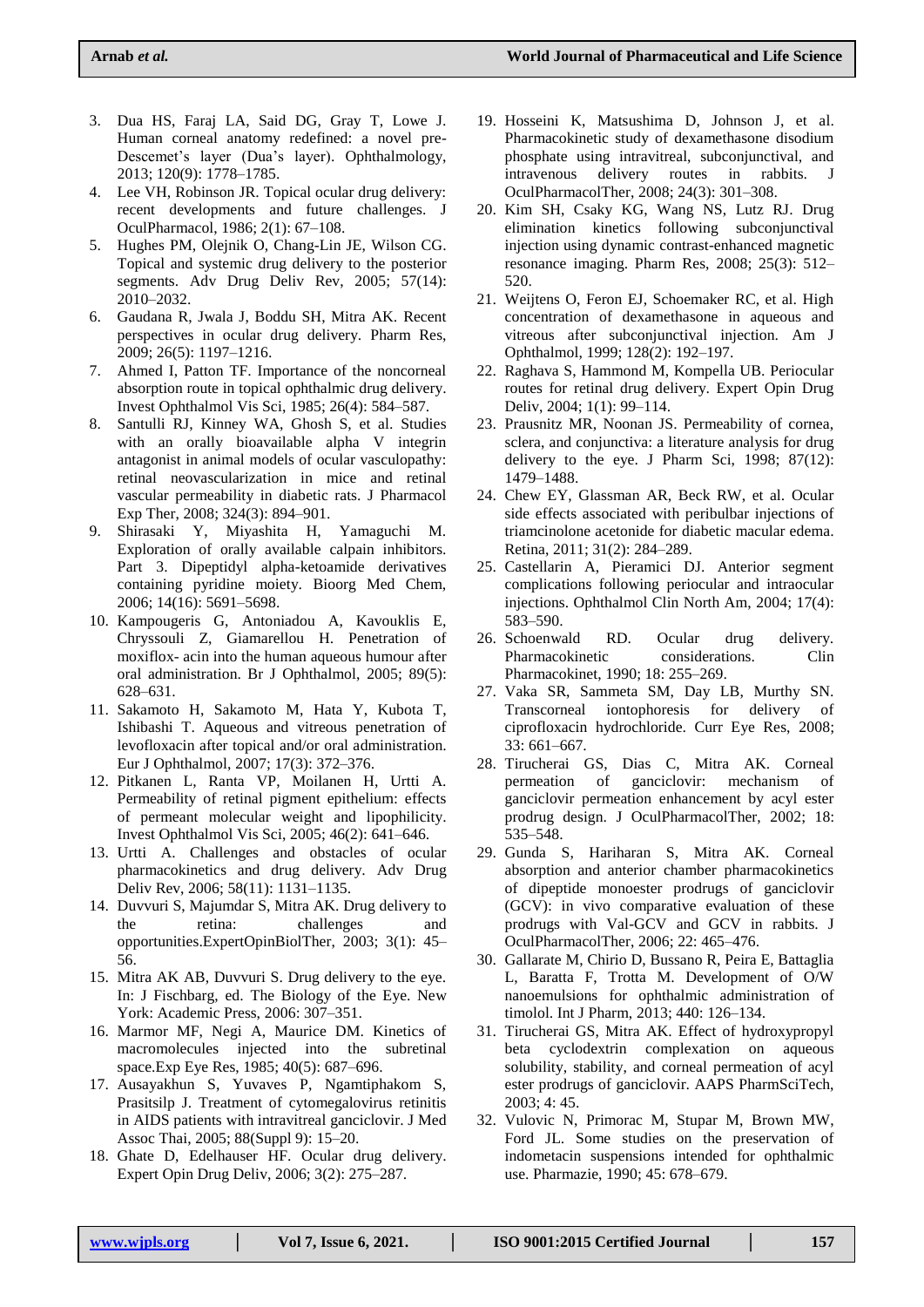- 33. Meseguer G, Buri P, Plazonnet B, Rozier A, Gurny R. Gamma scintigraphic comparison of eyedrops containing pilocarpine in healthy volunteers. J OculPharmacolTher, 1996; 12: 481–488.
- 34. Gebhardt BM, Varnell ED, Kaufman HE. Cyclosporine in collagen particles: corneal penetration and suppression of allograft rejection. J OculPharmacolTher, 1995; 11: 509–517.
- 35. Saettone MF, Chetoni P, Cerbai R, Mazzanti G, Braghiroli L. Evaluation of ocular permeation enhancers: in vitro effects on corneal transport of four beta-blockers, and in vitro/in vivo toxic activity. Int J Pharm, 1996; 142: 103–113.
- 36. van der Bijl P, van Eyk AD, Meyer D. Effects of three penetration enhancers on transcorneal permeation of cyclosporine. Cornea, 2001; 20: 505– 508.
- 37. Burgalassi S, Chetoni P, Monti D, Saettone MF. Cytotoxicity of potential ocular permeation enhancers evaluated on rabbit and human corneal epithelial cell lines. Toxicol Lett, 2001; 122: 1–8.
- 38. Keister JC, Cooper ER, Missel PJ, Lang JC, Hager DF. Limits on optimizing ocular drug delivery. J Pharm Sci, 1991; 80: 50–53.
- 39. Hornof MD, Bernkop-Schnürch A. In vitro evaluation of the permeation enhancing effect of polycarbophil-cysteine conjugates on the cornea of rabbits. J Pharm Sci, 2002; 91: 2588–2592.
- 40. Kurz D, Ciulla TA. Novel approaches for retinal drug delivery. Ophthalmol Clin North Am. 2002;15:405–410.
- 41. Cholkar K, Patel SP, Vadlapudi AD, Mitra AK. Novel strategies for anterior segment ocular drug delivery. J OculPharmacolTher, 2013; 29: 106–123.
- 42. Mannermaa E, Vellonen KS, Urtti A. Drug transport in corneal epithelium and blood-retina barrier: emerging role of transporters in ocular pharmacokinetics. Adv Drug Deliv Rev, 2006; 58: 1136–1163.
- 43. Shen J, Gan L, Zhu C, Zhang X, Dong Y, Jiang M, Zhu J, Gan Y. Novel NSAIDs ophthalmic formulation: flurbiprofen axetil emulsion with low irritancy and improved anti-inflammation effect. Int J Pharm, 2011; 412: 115–122.
- 44. Vandamme TF. Microemulsions as ocular drug delivery systems: recent developments and future challenges. Prog Retin Eye Res, 2002; 21: 15–34.
- 45. Liang H, Brignole-Baudouin F, Rabinovich-Guilatt L, Mao Z, Riancho L, Faure MO, Warnet JM, Lambert G, Baudouin C. Reduction of quaternary ammonium-induced ocular surface toxicity by emulsions: an in vivo study in rabbits. Mol Vis, 2008; 14: 204–216.
- 46. Tajika T, Isowaki A, Sakaki H. Ocular distribution of difluprednate ophthalmic emulsion 0. 05% in rabbits. J OculPharmacolTher, 2011; 27: 43–49.
- 47. Liu Y, Lin X, Tang X. Lipid emulsions as a potential delivery system for ocular use of azithromycin. Drug Dev Ind Pharm, 2009; 35: 887– 896.
- 48. Lang J, Roehrs R, Jani R. Remington: The Science and Practice of Pharmacy. 21. Philadelphia: Lippincott Williams & Wilkins Ophthalmic preparations, 2009; p. 856.
- 49. Scoper SV, Kabat AG, Owen GR, Stroman DW, Kabra BP, Faulkner R, Kulshreshtha AK, Rusk C, Bell B, Jamison T, Bernal-Perez LF, Brooks AC, Nguyen VA. Ocular distribution, bactericidal activity and settling characteristics of TobraDex ST ophthalmic suspension compared with TobraDex ophthalmic suspension. Adv Ther, 2008; 25: 77–88.
- 50. Kinoshita S, Awamura S, Oshiden K, Nakamichi N, Suzuki H, Yokoi N. Rebamipide (OPC-12759) in the treatment of dry eye: a randomized, doublemasked, multicenter, placebo-controlled phase II study. Ophthalmology, 2012; 119: 2471–2478.
- 51. Sasaki H, Yamamura K, Mukai T, Nishida K, Nakamura J, Nakashima M, Ichikawa M. Enhancement of ocular drug penetration. Crit Rev Ther Drug Carrier Syst, 1999; 16: 85–146.
- 52. Fukuda M, Hanazome I, Sasaki K. The intraocular dynamics of vancomycin hydrochloride ophthalmic ointment (TN-011) in rabbits. J Infect Chemother, 2003; 9: 93–96.
- 53. Eguchi H, Shiota H, Oguro S, Kasama T. The inhibitory effect of vancomycin ointment on the manifestation of MRSA keratitis in rabbits. J Infect Chemother, 2009; 15: 279–283.
- 54. Gray C. Systemic toxicity with topical ophthalmic medications in children. Paediatric and Perinatal Drug Therapy, 2006; 7: 23–29.
- 55. Ishibashi T, Yokoi N, Kinoshita S. Comparison of the short-term effects on the human corneal surface of topical timolol maleate with and without benzalkonium chloride. J Glaucoma, 2003; 12: 486– 490.
- 56. Whitson JT, Ochsner KI, Moster MR, Sullivan EK, Andrew RM, Silver LH, Wells DT, James JE, Bosworth CF, Dickerson JE, Landry TA, Bergamini MV. The safety and intraocular pressure-lowering efficacy of brimonidine tartrate 0. 15% preserved with polyquaternium-1. Ophthalmology, 2006; 113: 1333–1339.
- 57. Ayaki M, Yaguchi S, Iwasawa A, Koide R. Cytotoxicity of ophthalmic solutions with and without preservatives to human corneal endothelial cells, epithelial cells and conjunctival epithelial cells. Clin Experiment Ophthalmol, 2008; 36: 553– 559.
- 58. Ayaki M, Iwasawa A, Yaguchi S, Koide R. Preserved and unpreserved 12 anti-allergic ophthalmic solutions and ocular surface toxicity: in vitro assessment in four cultured corneal and conjunctival epithelial cell lines. Biocontrol Sci, 2010; 15: 143–148.
- 59. Ashaben Patel, Kishore Cholkar, VibhutiAgrahari, Ashim K Mitra. Ocular drug delivery systems: An overview. World Journal of Pharmacology, 2013; 2(2): 47-64.